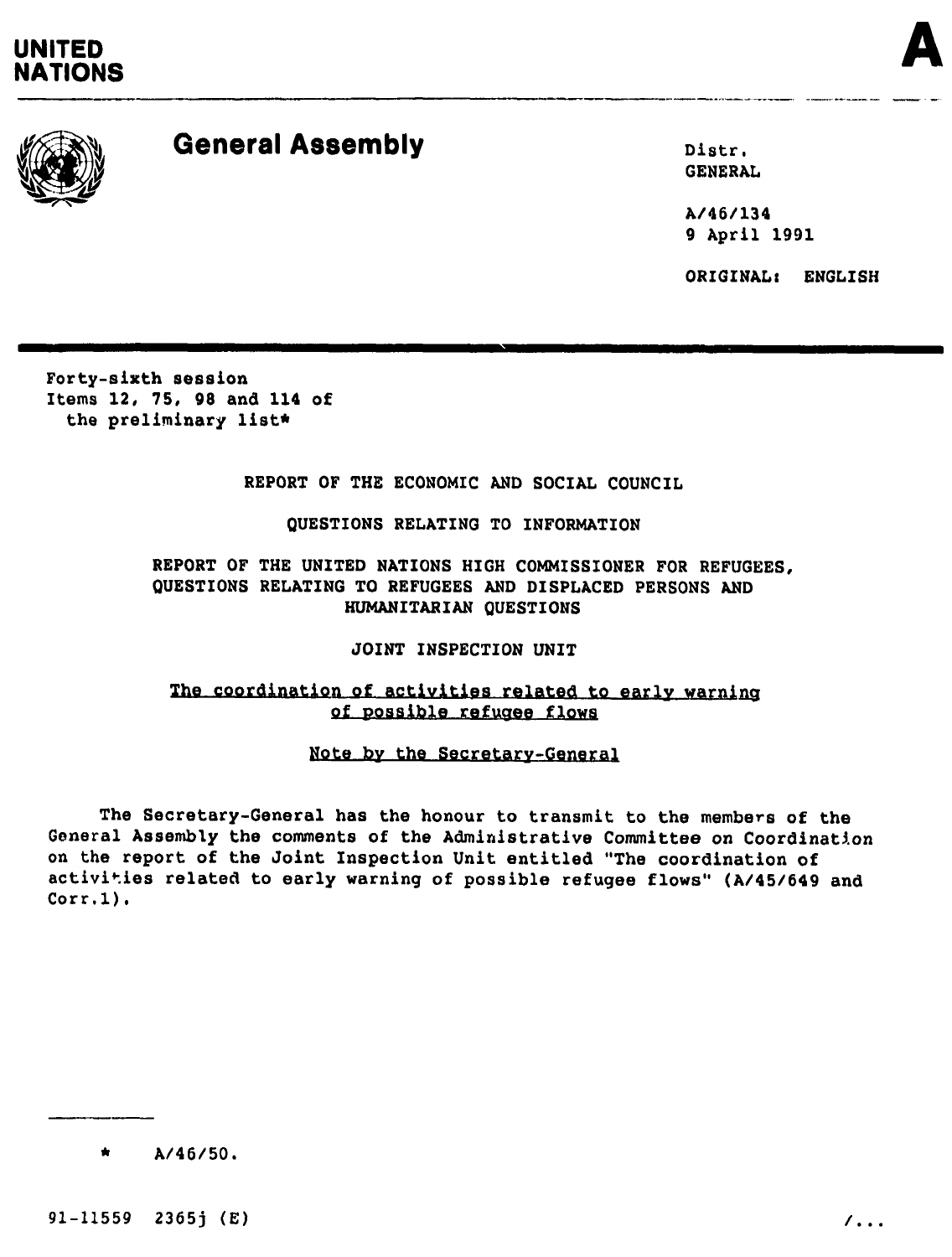#### Comments of the Administratiye Committee on Coordination

#### I. GENERAL

1. The report of the Joint Inspection Unit entitled "The coordination of activities related to the early warning of possible refugee flows" *(A/45/649* and Corr.l) contains an in-depth analysis of the policy framework for a coordinated early warning system and an extensive overview of the involvement of the United Nations system in activities relevant to early warning of possible refugee flows, as well as of the methods and techniques used by the organizations of the United Nations system for an early warning system. The main focus of the report is on the coordination of autivities and on the best utilization of the immense potential of the organizations of the United Nations system, which are represented in all parts of the world and are involved, directly or indirectly, in various root causes of refugee flows. The Inspectors propose concrete recommendations, at the United Nations and inter-agency levels, aimed at overcoming the fragmentation of activities by designating a central focal point for the United Nations system and establishing a regular inter-agency mechanism. The report contains five recummendations, two of which are directed to the Secretary-General and were addressed in document *A/45/649/Add.1,* and three of which are addressed to the Administrative Committee on Coordination (ACC).

2. ACC members involved in activities related to refugees welcomed the report, which they found constructive and timely and meriting further consideration and follow-up within the United Nations system. They agreed with the underlying premise of the Unit's report that there is a need to make the United Nations system more effective in anticipating major humanitarian problems and they supported suggestions for improving the early warning capacity of the United Nations system in refugee matters through strengthening coordination.

3. At the same time, it was noted that the report could have been more specific as to the practical actions to be taken for improving the existing system, especially regarding information githering and transmittal, and cooperation and coordination within the United Nations system. in particular at the field level. It was also suggested that the report might have explored ways and means of enlisting the support of Governments in the collection and transmission of politically sensitive information related to impending refugee flows.

#### 11. SPECIFIC COMMENTS

#### Paragraph 2

4. It was noted that the statement of the Inspectors to the effect that early warning was not yet a regular component of work in the United Nations was not supported by facts. The report itself had identified a number of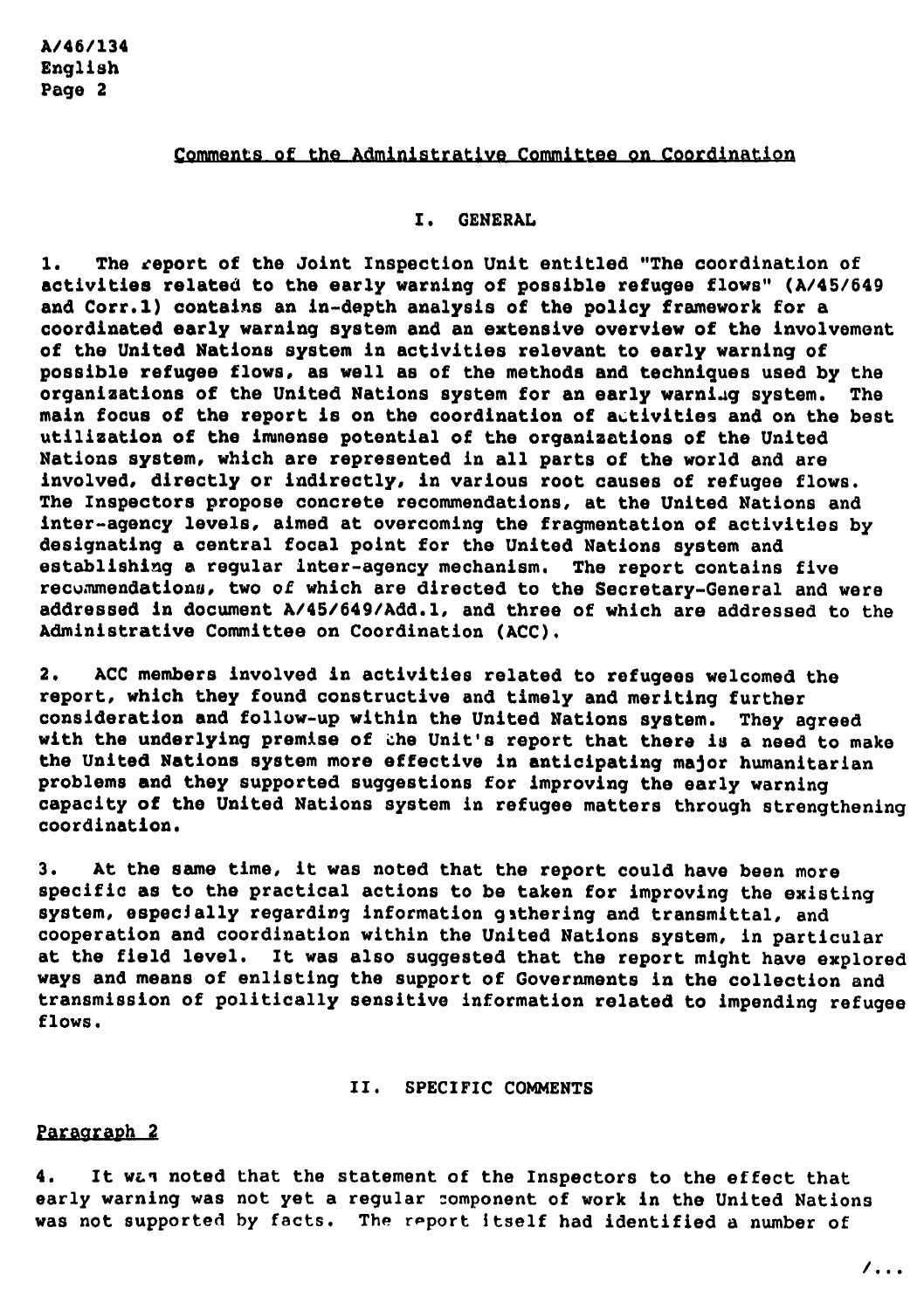early warning programmes already in existence in the United Nations system, including the Global Information and Early Warning System on Food and Agriculture of the Food and Agricullure Organization of the Unitod Nations (FAO), which was established in 1974.

# Paragraph 5

5. It was noted that the concept of "refugee" was employed rather loosely in the report. The report would have benefited from a clear conceptual distinction between refugees and displaced persons. It was also emphasized that any analyses and suggestions concerning early warning activities should take fully into account the mandates and the limitations of various organizations of the United Nations system directly concerned, including in particular the Office of the United Nations High Commissioner for kefugees (UNHCR) and the Office of the United Nations Disaster Relief Coordinator (UNDRO).

6. In view of such long-term trends as global warming and climate change, the scope of the report could have inclnded "ecological refugees" or "environmentally displaced persons". Moreover, human health aspects are closely linked to environmental conditions and should also be taken into account.

# Paragraphs 45 and 46

7. Tho significance of the very numerous reports received from different non-governmental sources on situations of major human rights violations, which often contain elements of particular significance for early warning, was emphasized. However, it was pointed out that the lack of staff resources did not allow for an in-depth analysis of all the material received.

# Paragraph 64

8. It was noted that, in addition to the relevant activities mentioned in the Inspectors' report, FAO provided assistance to developing countries and regional groupings in the development of national and subregional early<br>warning systems. Further, steps had been taken recontly to ligh E10 at Further, steps had been taken recently to link FAO with the United Nations International Emergency Network, referred to in paragraph 44 of the report, and to set in motion FAO's cooperation with the United Nations Office for Research and the Collection of Information, as mentioned in paragraph 64 of the report.

#### Paragraph 67

9. It was suggested that, with its widespread network of field representatives, the United Nation' Educational, Scientific and Cultural Organization (U\*£5CO) could effectively contribute to the early warning of refugee outflows. However, briefing and guidance, including specific indicators and instructions for appropriate monitoring, would be needed to prepare the field staff for this task.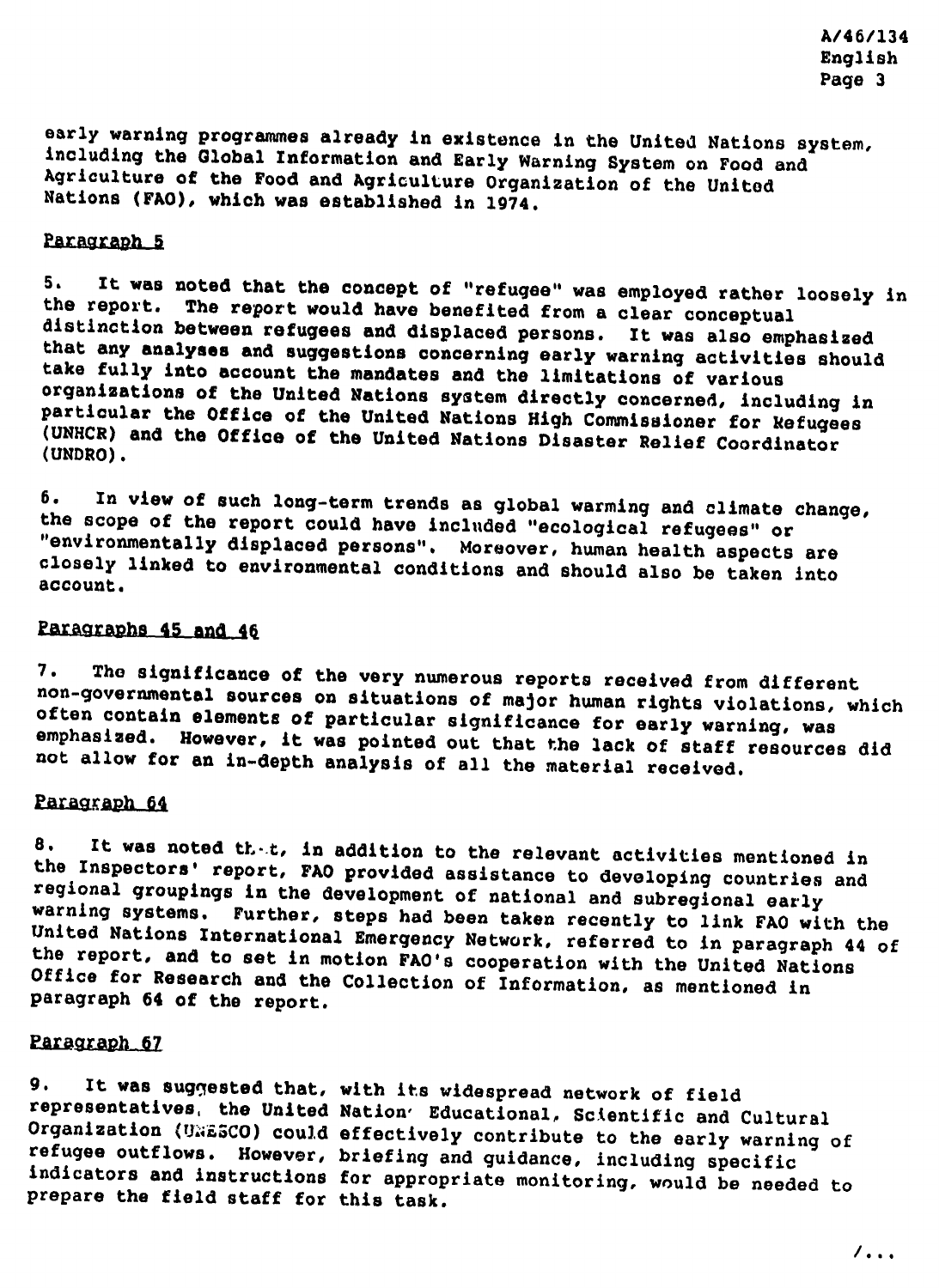#### Paragraph 69

10. It was pointed out that the World Health Organization (WHO) was working for effective coordination of the health aspects of emergency preparedness and response activities within the United Nations system and with non-governmental organizations involved in disaster relief. In particular, action involving epidemiological assessment of disasters and studies for improvlng early warning systems, including an effective system for possible refugee flows, was mentioned. WHO representatives in member States worked to introduce early warning of possible mass movements of people as an important component in the organization of health systems based on primary health care. This work dealt with internally displaced persons as well as international refugees and had assumed growing importance as a result of the recent political and economic changes. WHO also worked closely with UNDRO and was linked to the United Nations International Emergency Network, providing and sharing information with the electronically linked members of the world-wide disaster management system.

#### Paragraph 110

11. It was noted that while the report suggests that the Consultative Committee on Substantive Questions (Operational Activities) might be the right forum in view of its current consideration of refugee issues, it should be borne in mind that the Consultative Committee so far reviewed the question of response to existing refugee problems with a special focus on relatively long-term development-oriented solutions. There exists at present no special expertise in the Committee to deal with the technical questions of methodologies in early warning.

#### Paragraph 112

12. It was emphasized that FAO was at the forefront in gathering and disseminating early warning information during the Sahelian famine and the locust infestation of 1986-1990. It provided many affected countries with modern communication equipment, including facsimile machines, for rapid exchange of information.

13. It was felt that insufficient attention was given to UNDRO's unique computerized system for the immediate dissemination of alert messages to a large number of recipients. UNDRO's almost daily situation reports on a great variety of natural and man-made emergencies did convey evaluated information to several hundred decision makers. The Office's heavy involvement in disseminating early warning messages during the great Sahelian famine and during the widespread locust infestation of 1.986/87, in cooperation with FAO, were but a few examples of what can be achieved when existing mechanisms are properly coordinated and utilized. It was also pointed out that the United Nations International Emergency Network, in view of its planned development, could serve as a permanent base for any early warning system.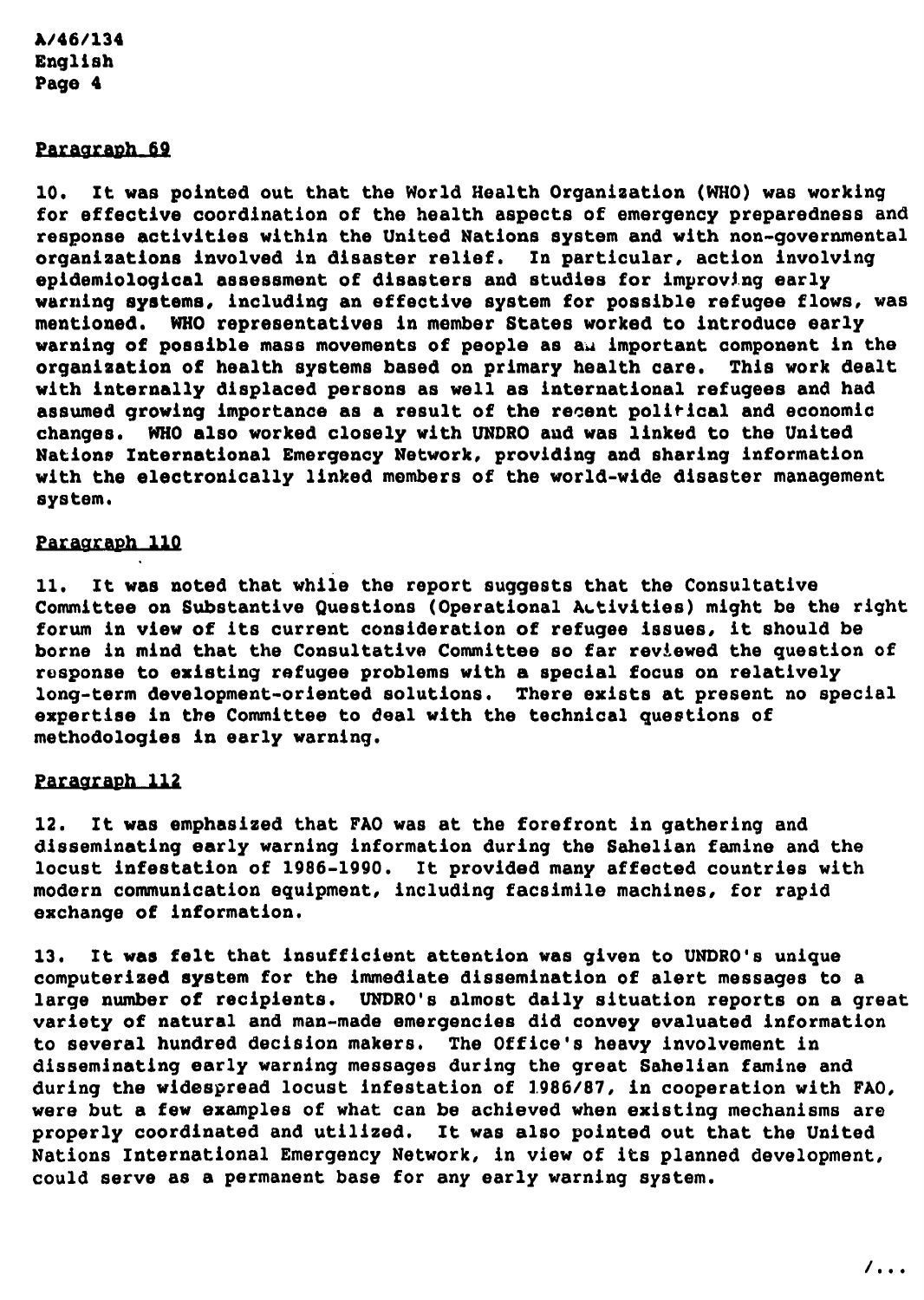## III. COMMENTS ON RECOMMENDATIONS

Reqommendation No. 1

In order to introduce early warning as a regular component of work and to increase the early warning capacity of the United Nations system in refugee matters by improving its coordination. ACC should:

(a) Include in the agenda of its forthcoming session an item on early warning of possible refugee flows and further consider this subject from time to time as needed (paras. 108, 110 and 124);

(b) Designate a gentral focal point of the United Nations system for the coordination and monitoring of factors related to possible refugee flows (paras.  $106, 108$  and  $124$ );

(c) Establish a working group on early warning of refugee flows, consisting of representatives of the Office for Research and the Collection of Information, UNHCR, the Centre for Human Rights, UNDRO, FAO and UNESCO, as well as those of the Office of the Director-General for Development and International Economic Co-operation, UNDP, the Department of Public Information, WFP and WMO, to work out practical measures for modes of cooperation and procedures to develop an effective early warning system for refugees (paras. 106 and 125);

(d) Set forth a regular inter-agency consultative mechanism that should consider concrete cases of early warning of possible refugee flows and meet urgently in case of emergencies (the Office for Research and the Collection of Information and UNHCR serving as the joint convener and secretariat of such a mechanism) (paras.  $108$  and  $124$ );

(e) Make arrangements for United Nations resident coordinators to serve as coordination points for early warning of refugee flows in the field (paras. 117, 118 and 126).

14. ACC welcomed the general thrust of this recommendation. It would consider at ar early occasion the most desirable arrangement for the coordination of inter-aqency activities related to early warning of refugee flows, including the designation and the role of a system-wide focal point and the responsibilities of field offices. In this connection, ACC would take into account the mandates, responsibilities and work done by different organizations of the system and the existing inter-agency cooperative mechanisms in this field.

15. It was generally felt that the Office for Research and the Collection of Information was best placed to take the lead and should be designated as the central focal point of the Urited Nations system for the coordination and monitoring of factors related to possible flows of refugees and displaced persons. In cooperation with the agencies and offices concerned, the Office should carry primary responsibility for progress in early warning work.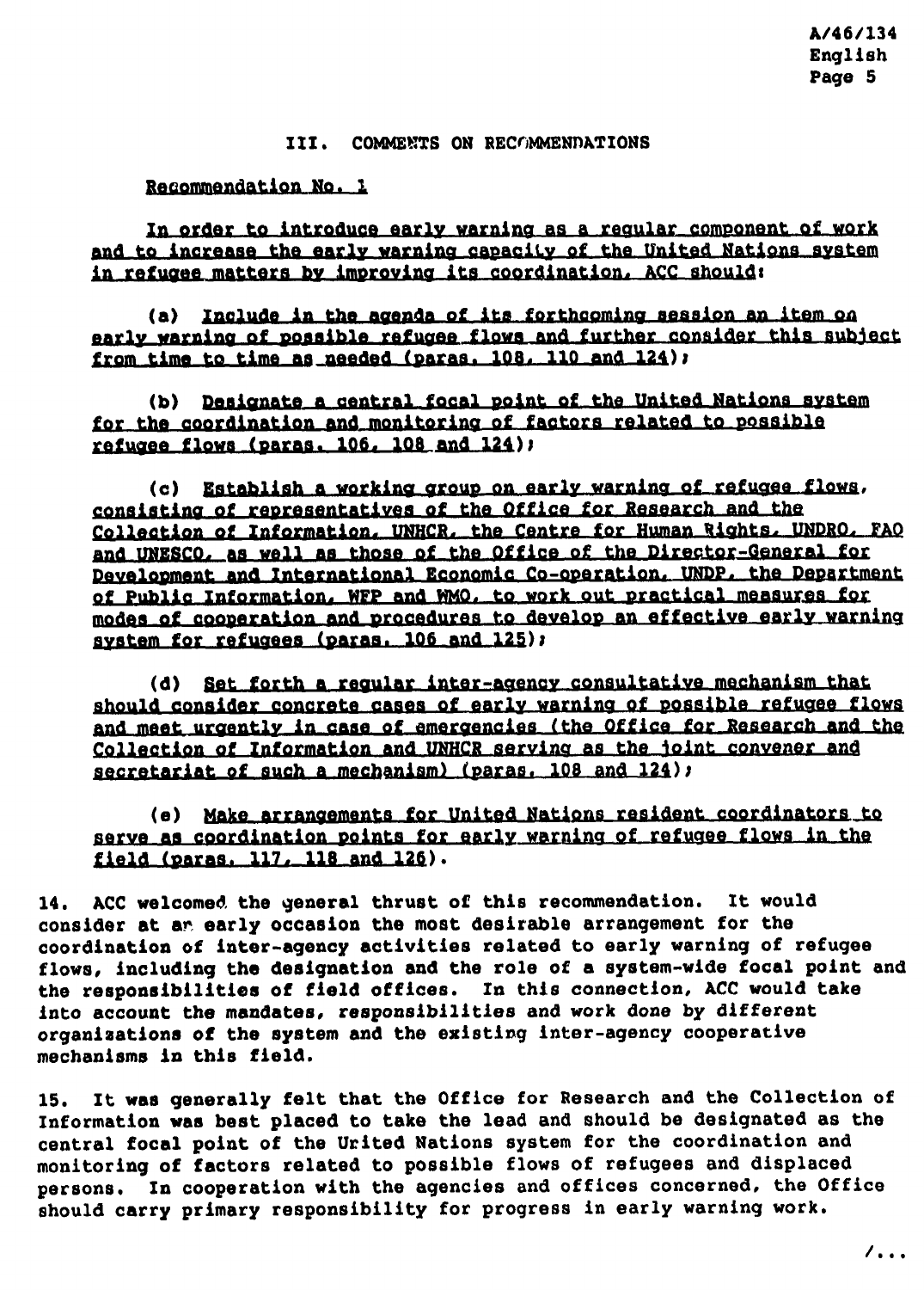16. Several organizations, while stating their willingness to participate in a working group, pointed out that the paramount consideration in tho case of emergencies was speedy response on the part of the United Nations system and expressed concern that a formal mechanism might slow down response. It was also suggested that research 8hou1d be done on sample refugee flows to determine indicators that would help the United Nations prepare more adequately and assure ready access to refugees.

17. Some other organizations r ..tioned that, before setting up costly inter-agency mechanisms, the potential inherent in the traditional reporting system based on information collected in the field should be further explored.

18. Several organizations emphasized the crucial role played by the resident coordinators in the early warning process and in the coordination of the activities of the relevant agencies in the field and felt that the report had not sufficiently appreciated these functions. It was pointed out that resident coordinators were responsible for operational activities and information analyses and that, in several African countries, they were working with Governments to develop emergency prevention and preparedness strategies that included early warning systems and contingency planning programmes. Such activities, if they had not already been so oriented, could be adapted to provide early warning systems for mass displacement.

#### Recommendation No. 2

The Secretary-General should make administrative arrangements (financial, staffing, etc.) for the Office for Research and the Collection of Information within the resources available aiming at increasing the capacity of this Office in early warning of refugee flows (paras. 39. 75 and 121).

19. The comments of the Secretary-General on this recommendation are contained in document *A/45/649/Add.1.*

#### Recommendation No. 3

Further to the ACC decisions related to recommendation No. 1, the executive heads of relevant organizations of the United Nations system should make internal arrangements as may be appropriate with a view to atrengthening early warning activities related to refugee flows, and particularly by:

(a) Assuring the rapid transmission of information to the Office for Research and the Collection of Information and to the executive heads of specialized agencies that may assist the Secretary-General to discharge his responsibilities for early warning of possible refugee flows and may enable the organizations to a dress more efficiently the problems in undertaking their operational activities (peras. 16, 114 and  $124$ );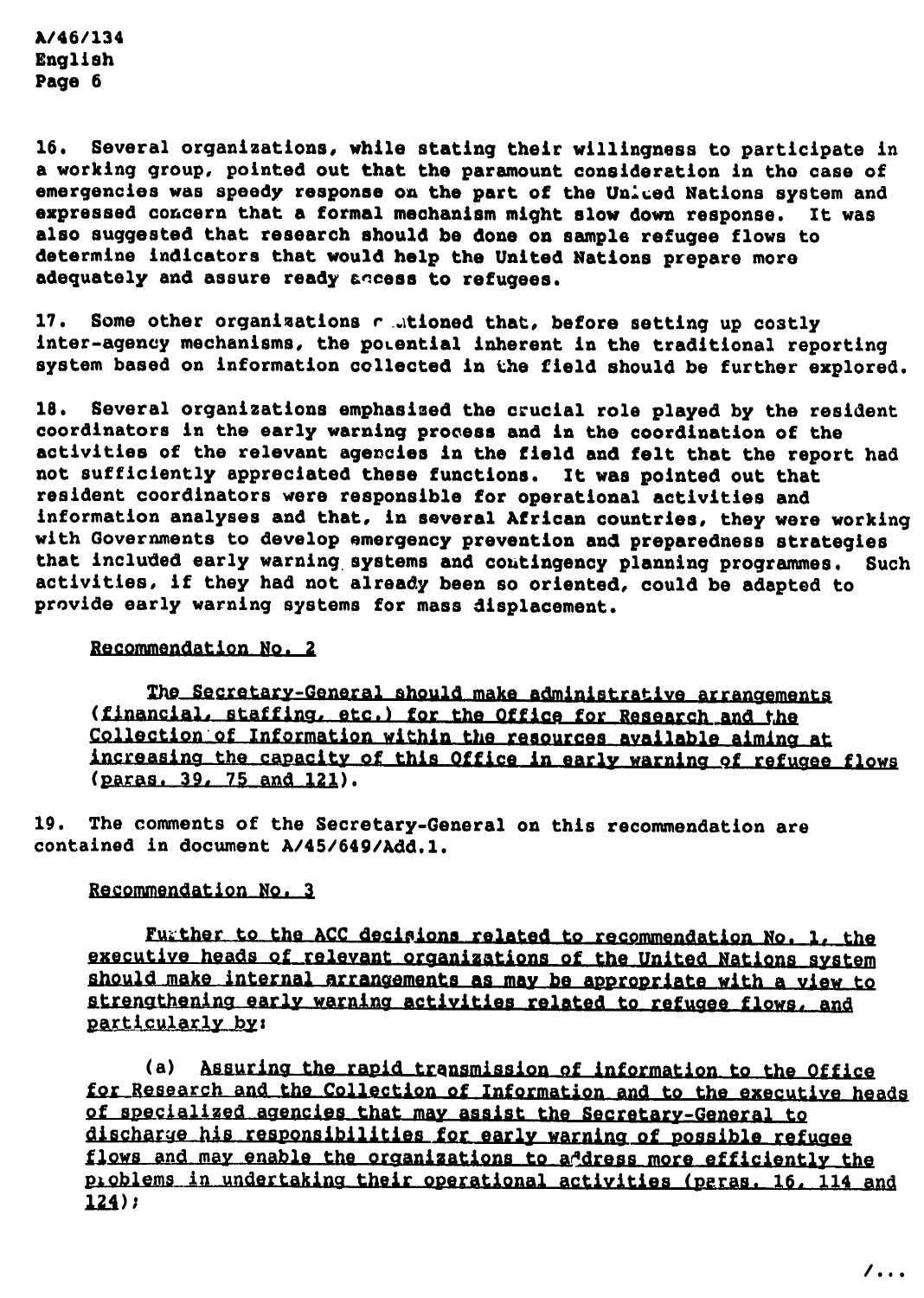(b) Taking measures to reorganize. wherever necessary, relevant information within their respective organization or office and strengthen their information management methods for better contributions to early warning (paras. 111 and 123);

(c) Making negessary administrative and technical arrangements so as to achieve the highest possible degree of sharing of equipment and communication Zacilities within the United Nations system, in particular at the field level (paras. 101, 112 and 127).

20. ACC aqreed with this recommendation, while emphasizing that greater corsultation on the bandling, tranomission and evaluation of information should precede any action in this sphere. It would be necessary to define more clearly what information was relevant to the system, who was to make it available and to whom, and the problems of source allocation and data protection would have to be addressed. Another issue that needed to be more broadly discussed was that of the access of organizations to information and assessments generated by a coordinated system.

21. ACC also noted that the implementation of this recommendation would require adequate additional resources. It was suggested that a concise cost-benefit analysis of the proposed arrangements be made prior to their being operationa1ized.

Recommendation No. 4

With a view to expediting the work related to early warning of possible refugee flows, the Office for Research and the Collection of Information should.

(a) Reconsider its methodologies to develop an effective system for carly warning of pussible refugee flows, particularly by taking into account existing methods and techniques for monitoring within and outside the United Nations system (paras. 38, 74-93 and 121);

(b) Give a priority to the finalization of specific indicators concerning root causes of refugee outflows (paras. 38, 77, 78 and  $121$ );

(c) take an initiative in promoting consultative discussions with entities that may contribute to early warning (paras.  $38, 106$  and  $122$ );

(d) Further deyalop links with existing databases within the Secretariat and the United Nations system, as well as with external sources (paras.  $76, 114$  and  $127$ ).

22. The comments of the Secretary-General 00 this recommendation are containe1 in document *A/45/649/Add.1.* ACC supported the thrust of the recommendation.